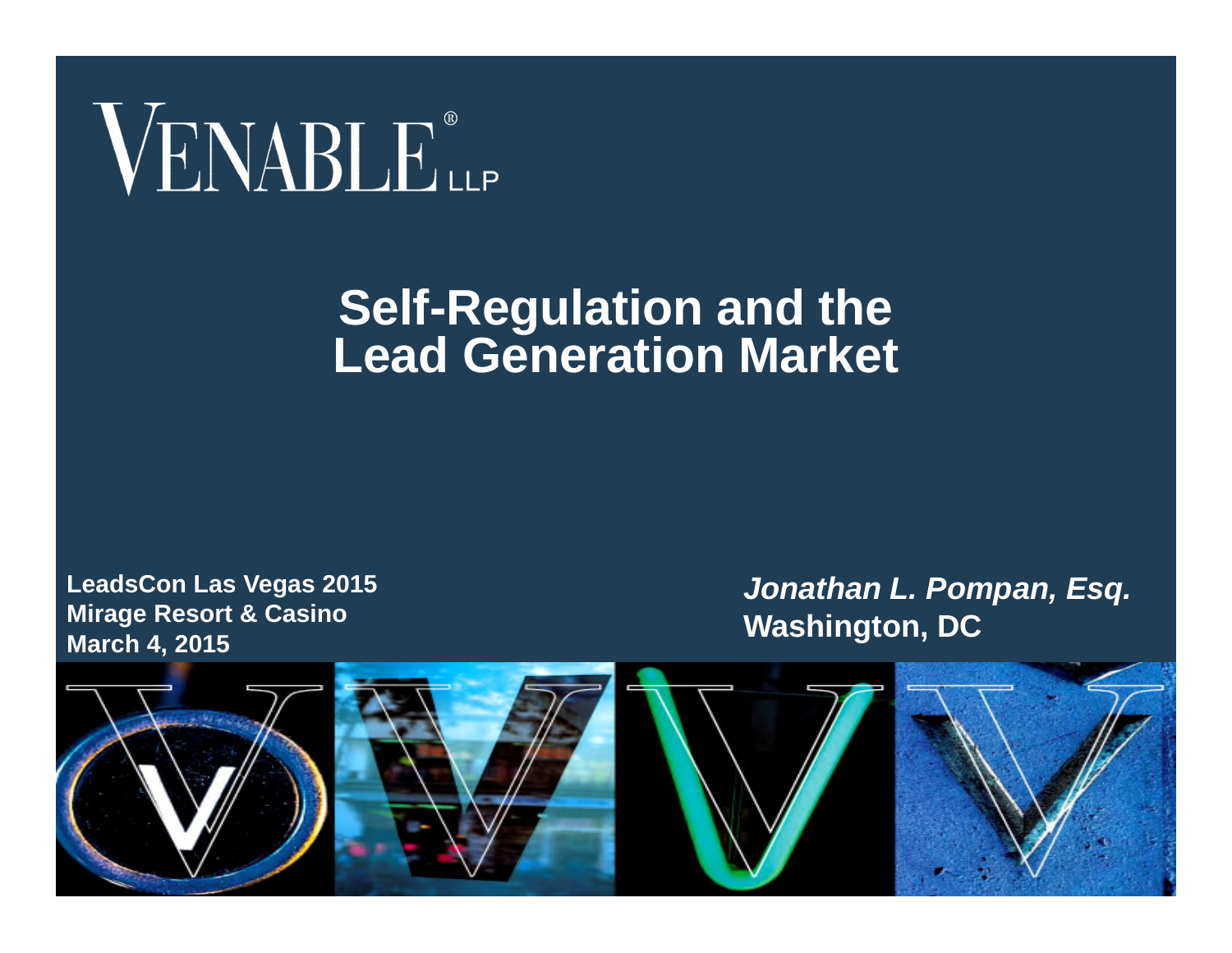

*In recent years there has been increasing attention given to Lead Generation Advertising and Marketing….*

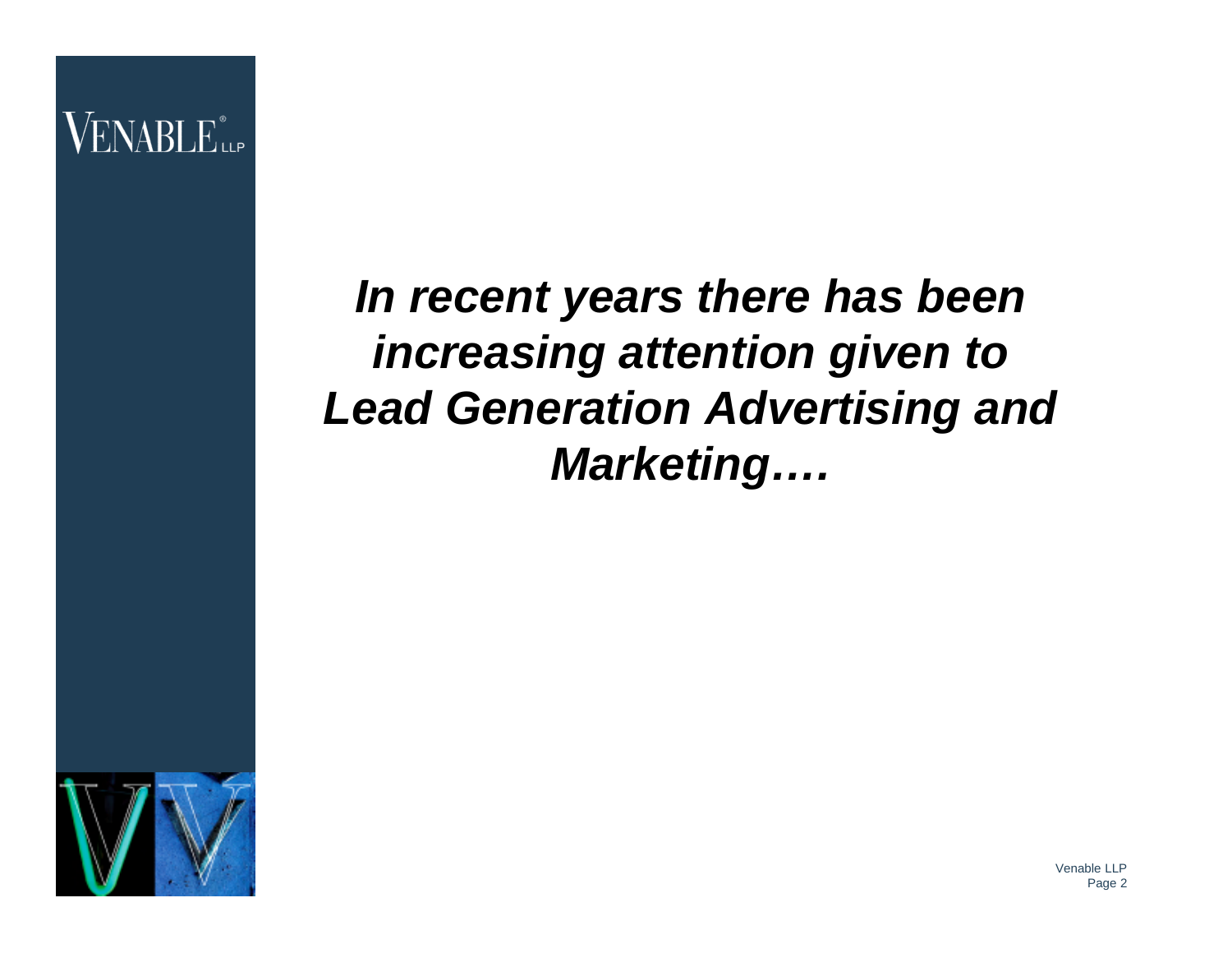## **Laws and Regulations**

- FTC Act Section State UDAP 5 (UDAP)
- CFPA UDAAP
- **Telemarketing** Sales Rule
- FTC and CFPB **Guidance**
- Laws
- **Specific Laws** 
	- Title IV/HEA
	- RESPA
	- TILA
	- State Laws re Mortgage, Lending, Insurance, etc.

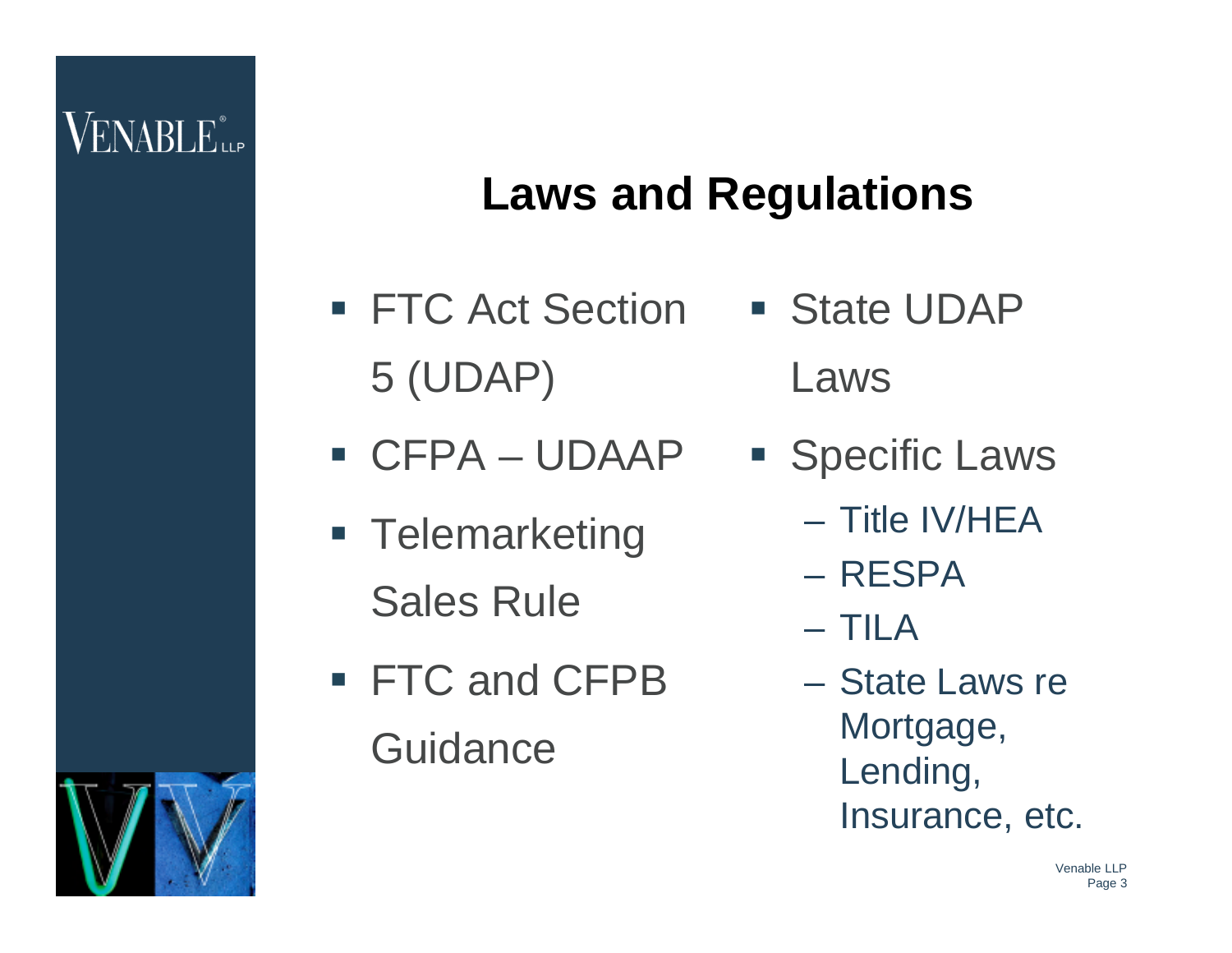#### Education...

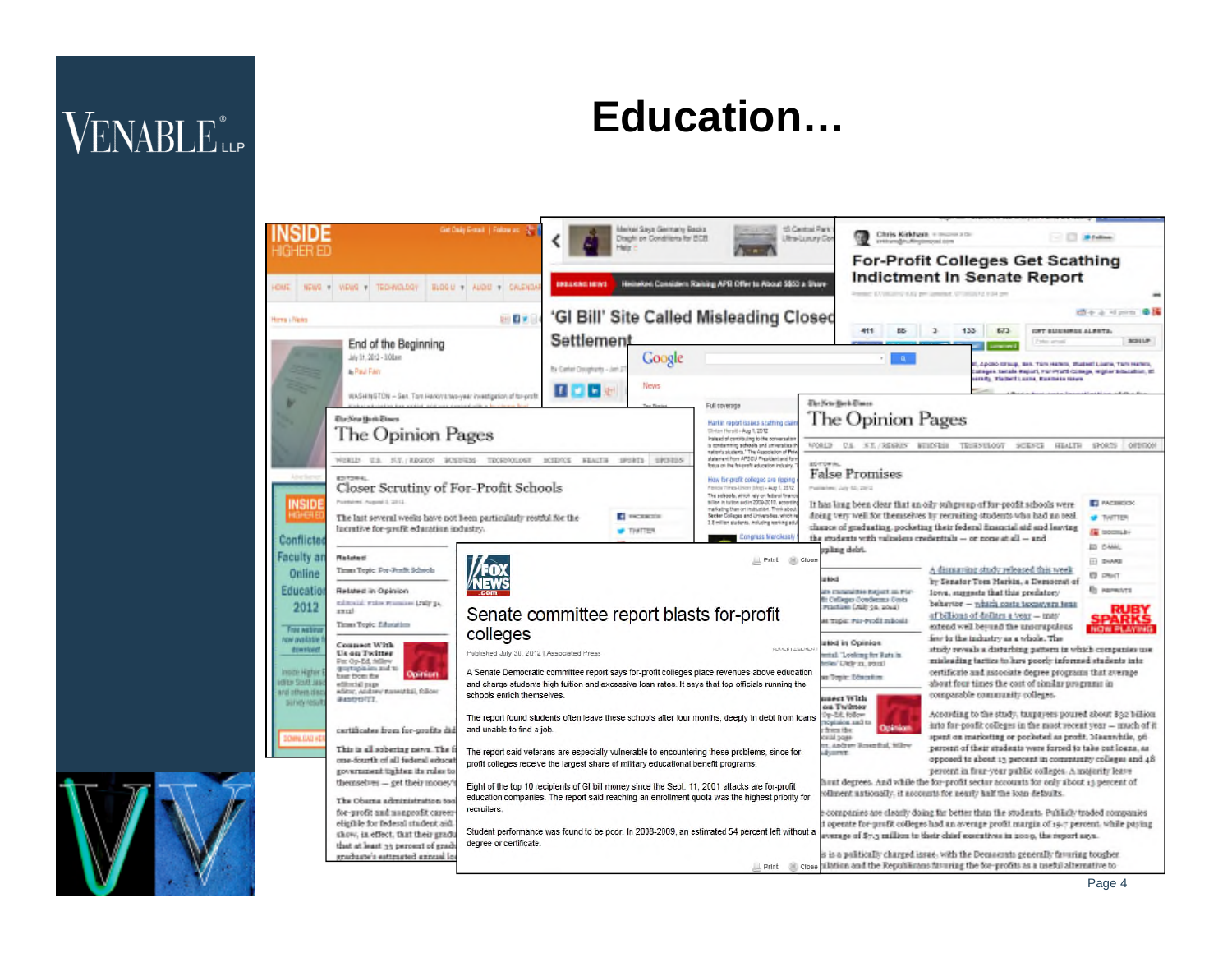#### **Mortgage Lending...**



ind Your Best Rate

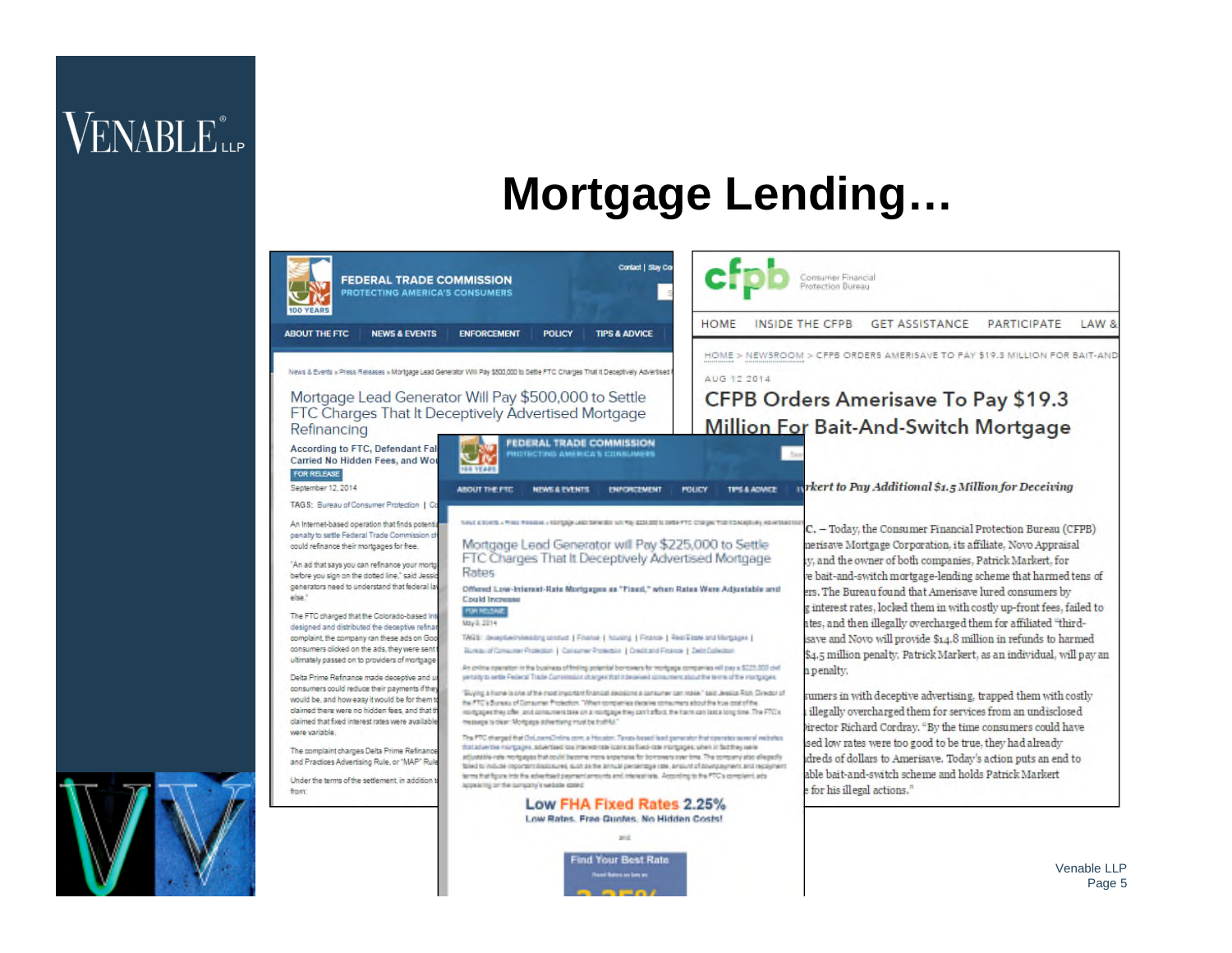#### **Small Dollar Lending...**



**PARTICIPATE** LAW & HOME INSIDE THE CFPB **GET ASSISTANCE** 

HOME > NEWSROOM > CFPB SUES ONLINE PAYDAY LENDER FOR CASH-GRAB SCAM **SEP 17 7014** 

#### CFPB Sues Online Payday Lender for Cash-Grab Scam

The Hudra Group Uses Phony Payday Loans to Illegally Access Consumer **Bank Accounts** 

WASHINGTON, D.C. - Today: the Consumer Financial Protection Bureau (CFPB) announced its action to halt the operations of an online payday lender, the Hydra Group, which it believes is running an illegal cash-grab scam. The lawsuit alleges that the Hydra Group uses information bought from online lead generators to access consumers' checking accounts to illegally deposit payday loans and with draw fees without consent. The Hydra Group then uses falsified loan documents to claim that the consumers had agreed to the phony online payday loans. At the request of the CFPB, a U.S. District Court Judge has temporarily ordered a halt to the operation and frozen its assets. The lawsuit also seeks to return the ill-gotten gains to consumers and levy a fine on the company.

"The Hydra Group has been running a brazen and illegal cash-grab scam, taking money from consumers' bank accounts without their consent." said CFPB Director Richard Cordray. "The utter disregard for the law shown by the Hydra Group and the men controlling it is shocking, and we are taking decisive action to prevent any more consumers from being harmed."

The complaint against the Hydra Group can be found at: http://files.consumerfinance.gov/f/201409\_cfpb\_complaint\_hydragroup.pdf %

The CFPB's lawsuit names Richard F. Moseley, Sr., Richard F. Moseley, Jr., and



News & Events » Press Releases » FTC Adon Halts Payday Loan Scheme That Bliked Tens of Millions From Consumers By Trapping Automati

#### FTC Action Halts Payday Loan Scheme That Bilked Tens of Millions From Consumers By Trapping Them Into Supposed "Loans" They Never Authorized

**FOR RELEASE** Sentember 17 2014

TAGS: Bureau of Consumer Protection | Consumer Protection | Credit and Loans | Debt Collection |

Consumer Privacy

At the Federal Trade Commission's request, a U.S. district court in Missouri has temporarily halted an online payday lending scheme that allegedly bilked consumers out of tens of millions of dollars by trapping them into Joans they never authorized and then using the supposed "loans" as a pretext to take money from their bank accounts.

The court imposed a temporary restraining order that appoints a receiver to take over the operation. The court order gives the FTC and the receiver immediate access to the companies' premises and documents, and freezes their assets

These defendants bought consumers' personal information, made unauthorized payday loans, and then helped themselves to consumers' bank accounts without their authorization," said Jessica Rich, Director of the FTC's Bureau of Consumer Protection. "This egregious misuse of consumers' financial information has caused significant injury, especially for consumers already struggling to make ends meet. The Federal Trade Commission will continue to use every enforcement tool to stop these unlawful and harmful practices."

Over one eleven-month period between 2012 and 2013, the defendants issued \$28 million in payday "loans" to consumers, and, in return, extracted more than \$46.5 million from their bank accounts, the FTC alleged.

In its complaint, the FTC alleges that Timothy Coppinger, Frampton (Ted) Rowland III, and a web of companies they owned or operated, used personal financial information bought from third-party lead generators or data brokers to make unauthorized deposits of between \$200 and \$300 into consumers' bank accounts. Often, the scheme targeted consumers who had previously submitted their personal financial information - including their bank account numbers -to a website that offered payday loans.



Contact | Stay Con

**TIPS & ADVICE**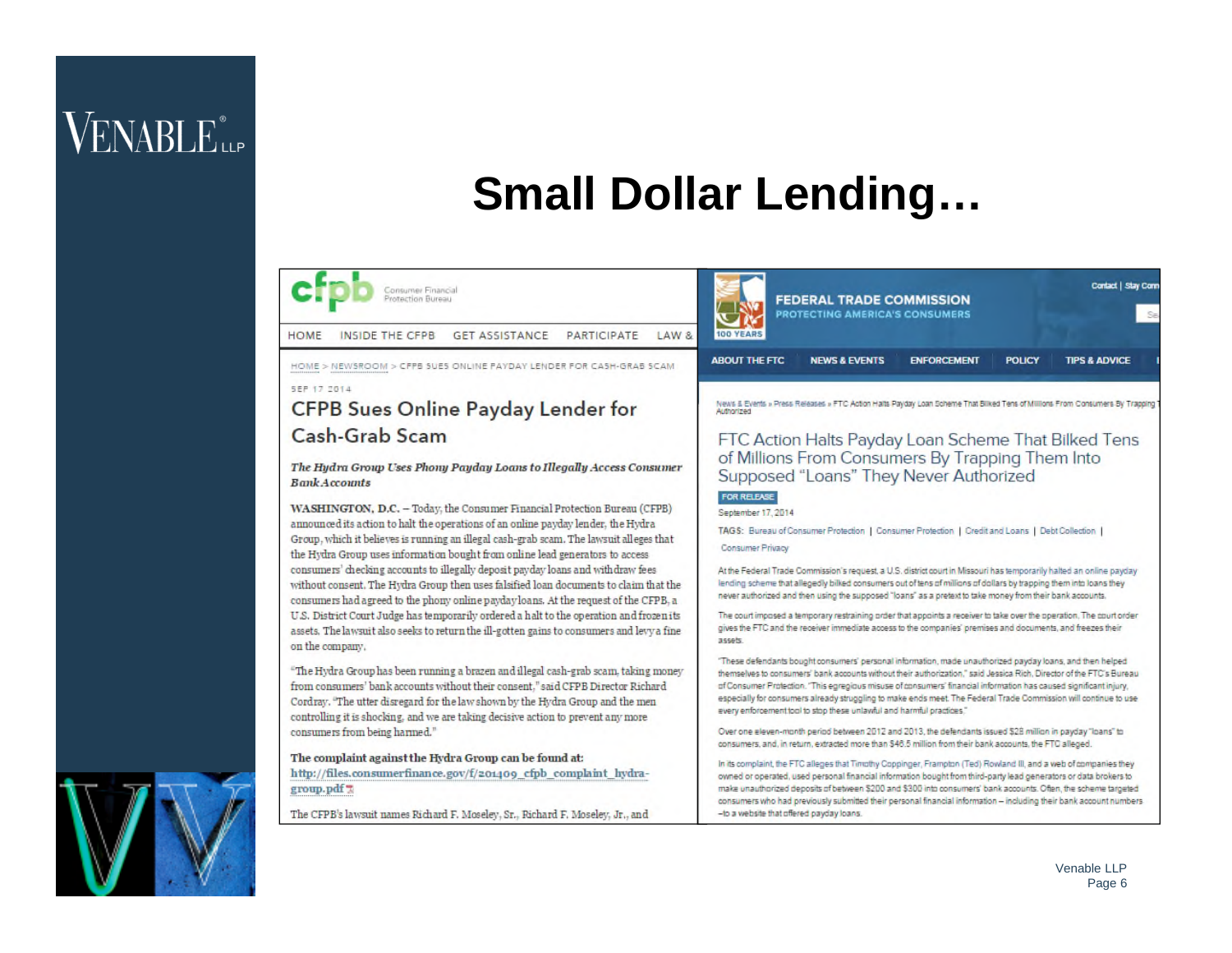

# **What is Self-Regulation and how can it help?**

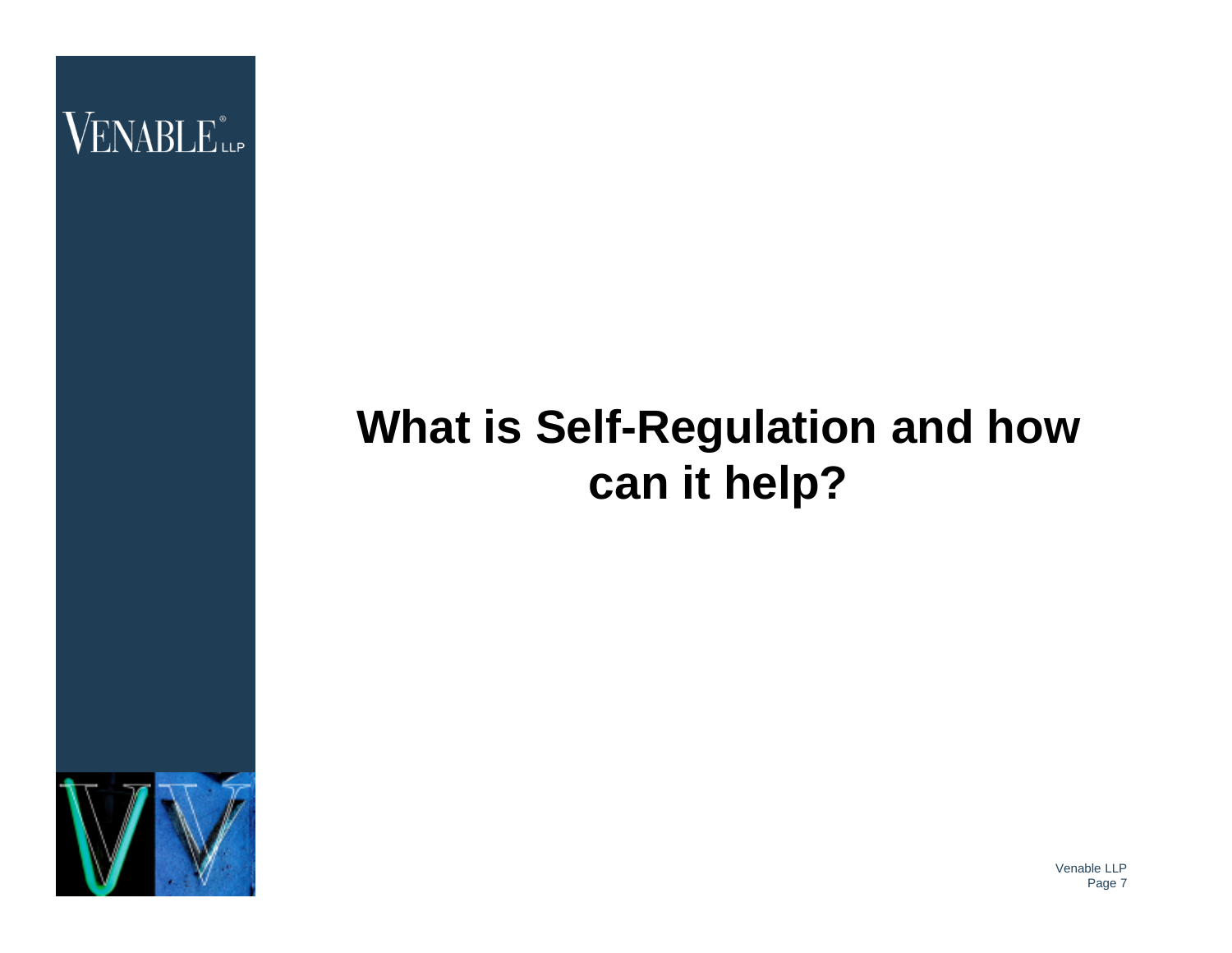#### **Self Regulation - Theory**

- **Purposes:**
	- **1. As a substitute for Government Intervention**
	- **2. As a complement to Government Regulation**
- "**The best self-regulatory programs carry several hallmarks.**
	- First, they clearly **address the problems** they seek to remedy.
	- Second, they are **flexible** and able to adapt to new developments within the industry.
	- Third, they are **widely followed** by affected industry members.
	- Fourth, they are **visible and accessible** to the public.
	- Fifth, they are administered in a fashion that **avoids conflicts of interest** between the regulated firms, on the one hand, and the body doing the regulating, on the other hand.
	- Finally, they **objectively measure member performance and impose sanctions for noncompliance**."

(Speech by FTC Commissioner J. Thomas Rosch)

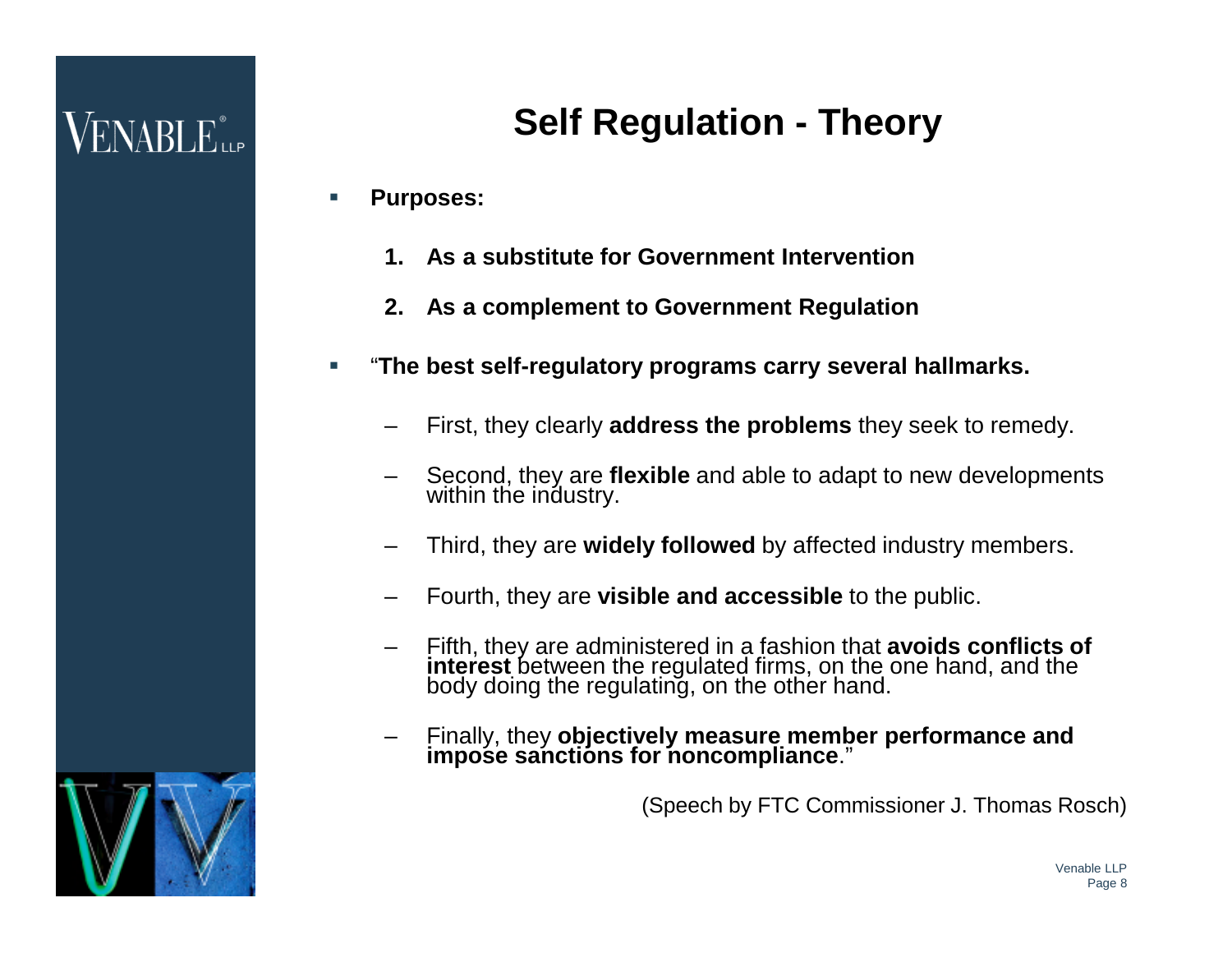# VENABLE"

#### **What is a self-regulatory program?**

- Self-regulatory programs can be **voluntary programs** that may complement existing government regulation or serve as the primary regulation in areas where no government regulation exists.
- Self-regulatory **programs can address a broad spectrum of regulatory activities**, including company and product certification, public education, development of industry standards and codes of conduct, and complaint resolution
- The Federal Trade Commission recognizes "the **important role that effective self-regulation** can play and has worked with many industry groups to develop sound self-regulatory initiatives."

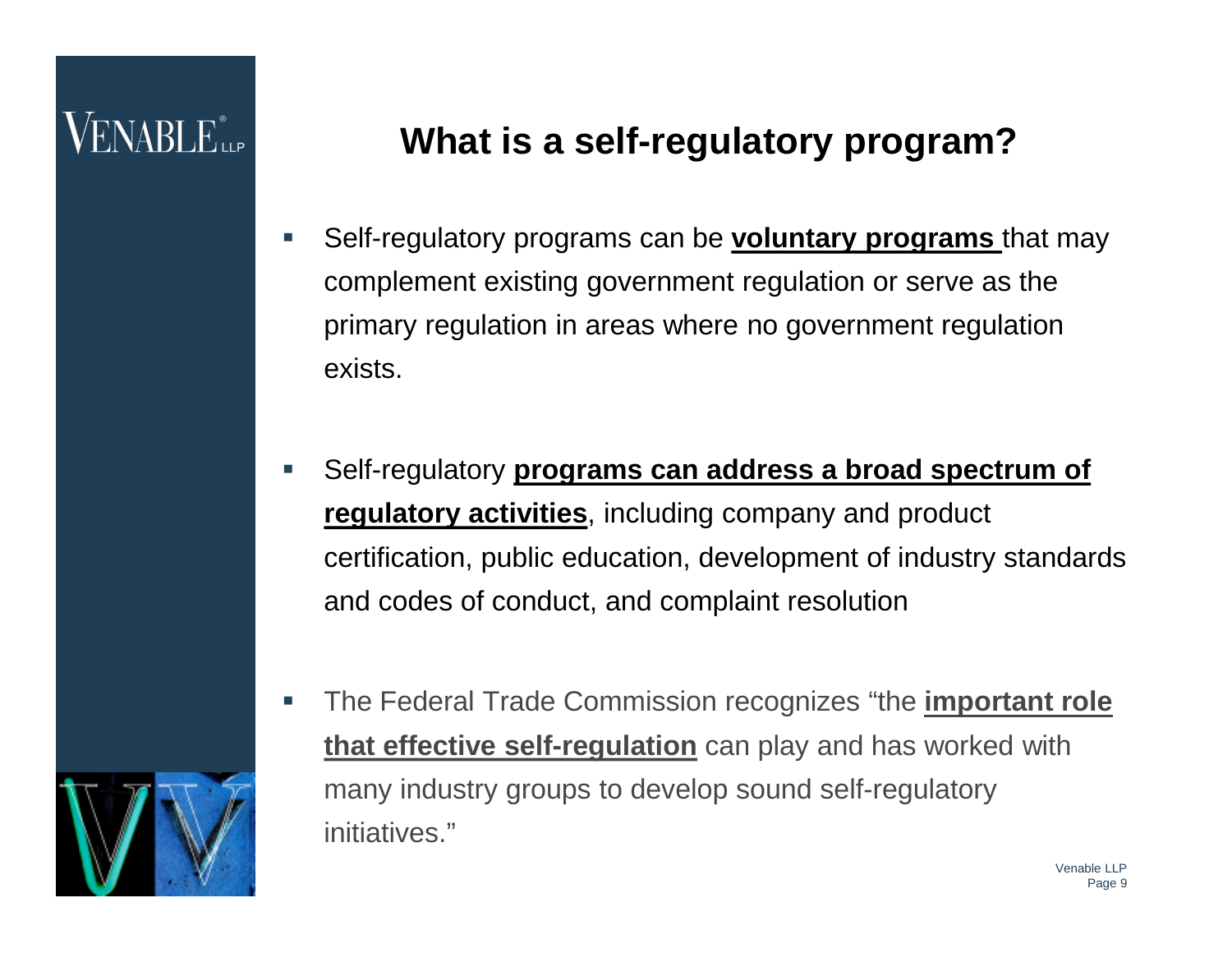#### **What lawmakers and regulators look for in self-regulation programs….**

- 1. More **prompt, flexible, and responsive** than traditional statutes and regulations.
- 2. Process and outcomes are likely flexibly **adapted to the realities of the market**.
- 3. Compliance can be just as high, or higher, under a coordinated self-regulatory system as under government regulation, because the member firms participate in the construction of the system and will have "bought into" the regulatory process
	- **If sufficiently objective and transparent, it permits the public to judge the integrity of the program and participants**
- 4. The review system and increases **confidence in selfregulation**.
- **5. Financial incentives** to ensure the success of industry self regulation.

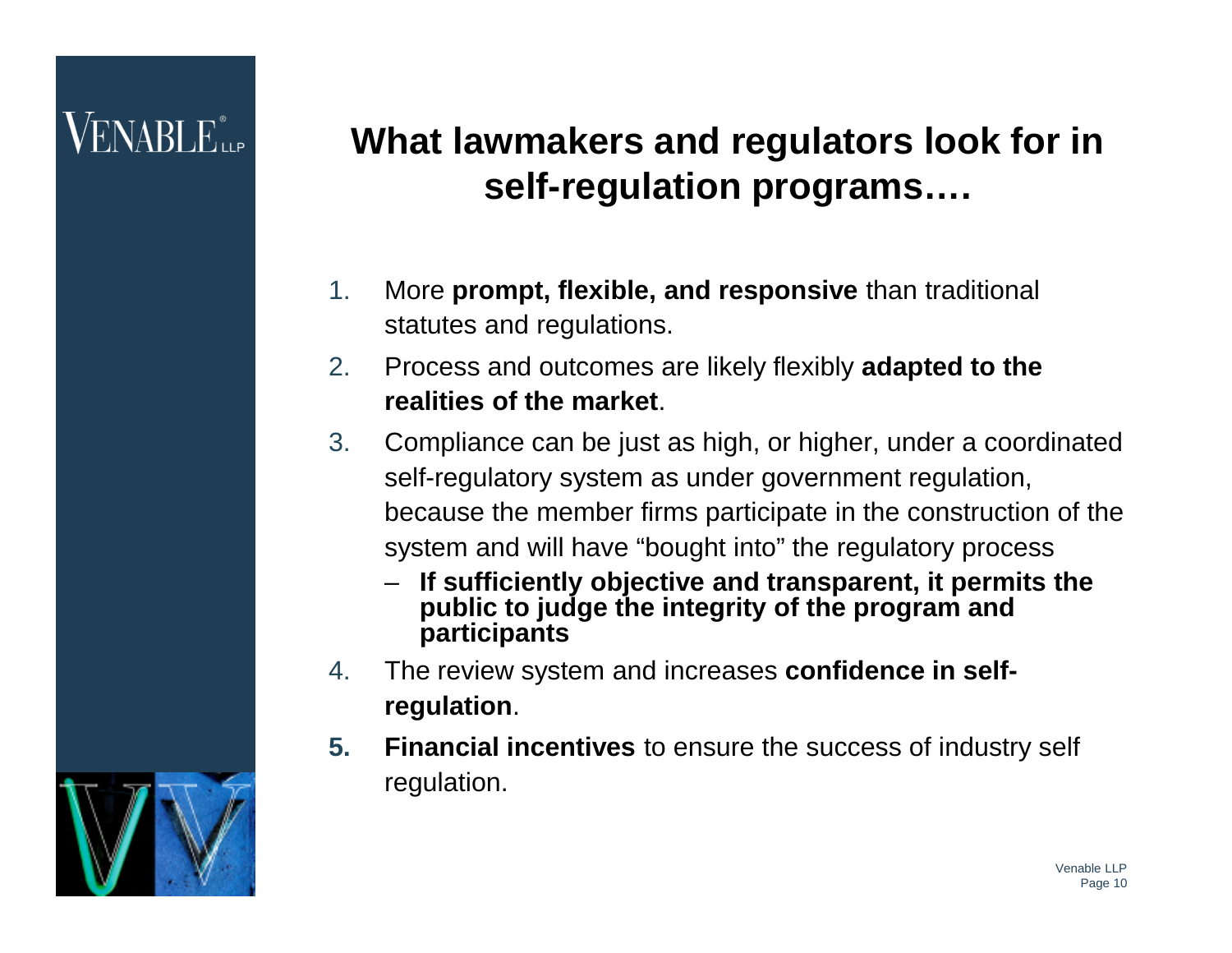#### **A spectrum of self-regulator programs…**

| Most<br>Comprehensive  | Mandatory SRO Based on Delegation of Statutory Authority<br>1.<br>Regulates all aspects of a particular industry and has authority to issue binding rules and<br>a.<br>regulations.<br>Membership required by law and conditioned on compliance with SRO rules and<br>$\mathbf{b}$ .<br>regulations.<br>Stringent enforcement, including application of monetary penalties.<br>$\mathbf{c}$ .<br>Ex. The Financial Industry Regulatory Authority ("FINRA") regulates all securities firms<br>d.<br>doing business in the United States.                                                                                                                                       |
|------------------------|-------------------------------------------------------------------------------------------------------------------------------------------------------------------------------------------------------------------------------------------------------------------------------------------------------------------------------------------------------------------------------------------------------------------------------------------------------------------------------------------------------------------------------------------------------------------------------------------------------------------------------------------------------------------------------|
|                        | Voluntary SRO with Binding Code of Conduct and Mechanism to Enforce Customer<br>2.<br>Complaints<br>Membership conditioned on compliance with Code of Conduct.<br>a.<br>Enforcement of customer complaints through internal or external enforcement mechanism.<br>$\mathbf{b}$ .<br>Ex. Electronic Retailer Association's Electronic Retailing Self-Regulation Program is<br>c.<br>enforced by the National Advertising Review Council (NARC).<br>d. Ex. Beer Institute refers advertising complaints to the third-party Code Compliance<br>Review Board (CCRB).<br>e. Ex. Network Advertising Initiative refers unresolved customer complaints to its Board of<br>Directors. |
|                        | 3.<br>Voluntary SRO with Binding Code of Conduct but No Mechanism to Enforce Customer<br>Complaints<br>Although membership is conditioned on compliance with Code of Conduct, the lack of a<br>a.<br>customer complaint enforcement mechanism limits SRO effectiveness.<br>b. Ex. Mobile Marketing Association (the MMA has indicated that it is working to set up an<br>enforcement mechanism).<br>Ex. Alliance for Lifelong Learning.<br>$c_{\cdot}$                                                                                                                                                                                                                        |
| Least<br>Comprehensive | Voluntary Trade Association that has developed Non-Binding Best Practices<br>4.<br>Lack of formal SRO program but development of best practices to guide industry.<br>a.<br>Ex. USTelecom Association has developed voluntary best practices to limit distribution of<br>$\mathbf{b}$ .<br>child pornography on the Internet.                                                                                                                                                                                                                                                                                                                                                 |

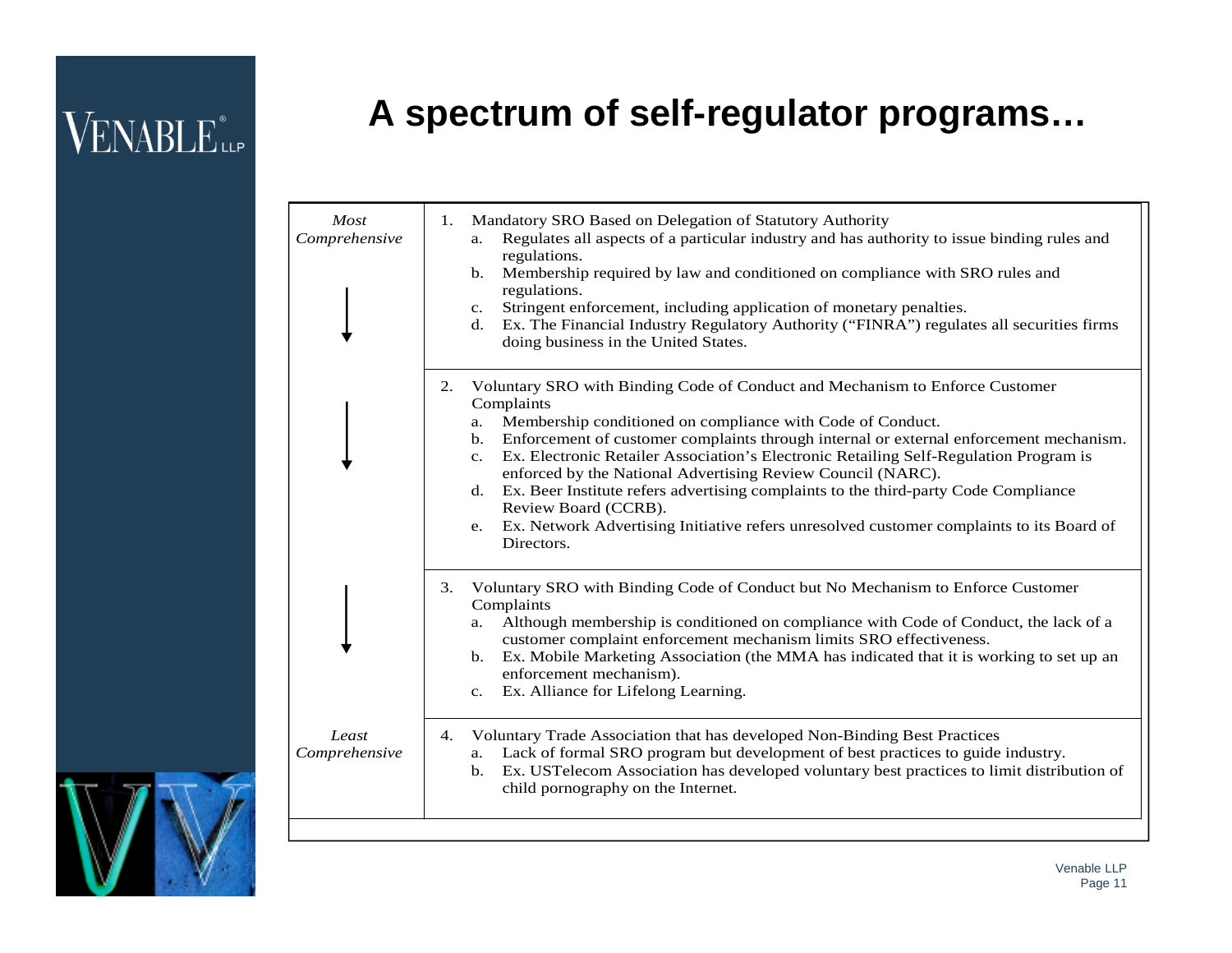# VENABLE"...



#### **BBB/Advertising Self-Regulatory Council ASRC System Overview**

- **The self-regulatory system developed by** ASRC supports advertiser compliance by focusing on three goals:
	- Provide a fast, flexible alternative to government regulation.
	- Maintain a level playing field for settling disputes among competing advertisers.
	- Increase public Trust in the credibility of advertising
- Examples: NAD, ERSP, CARU, and others (www.asrcreviews.org)

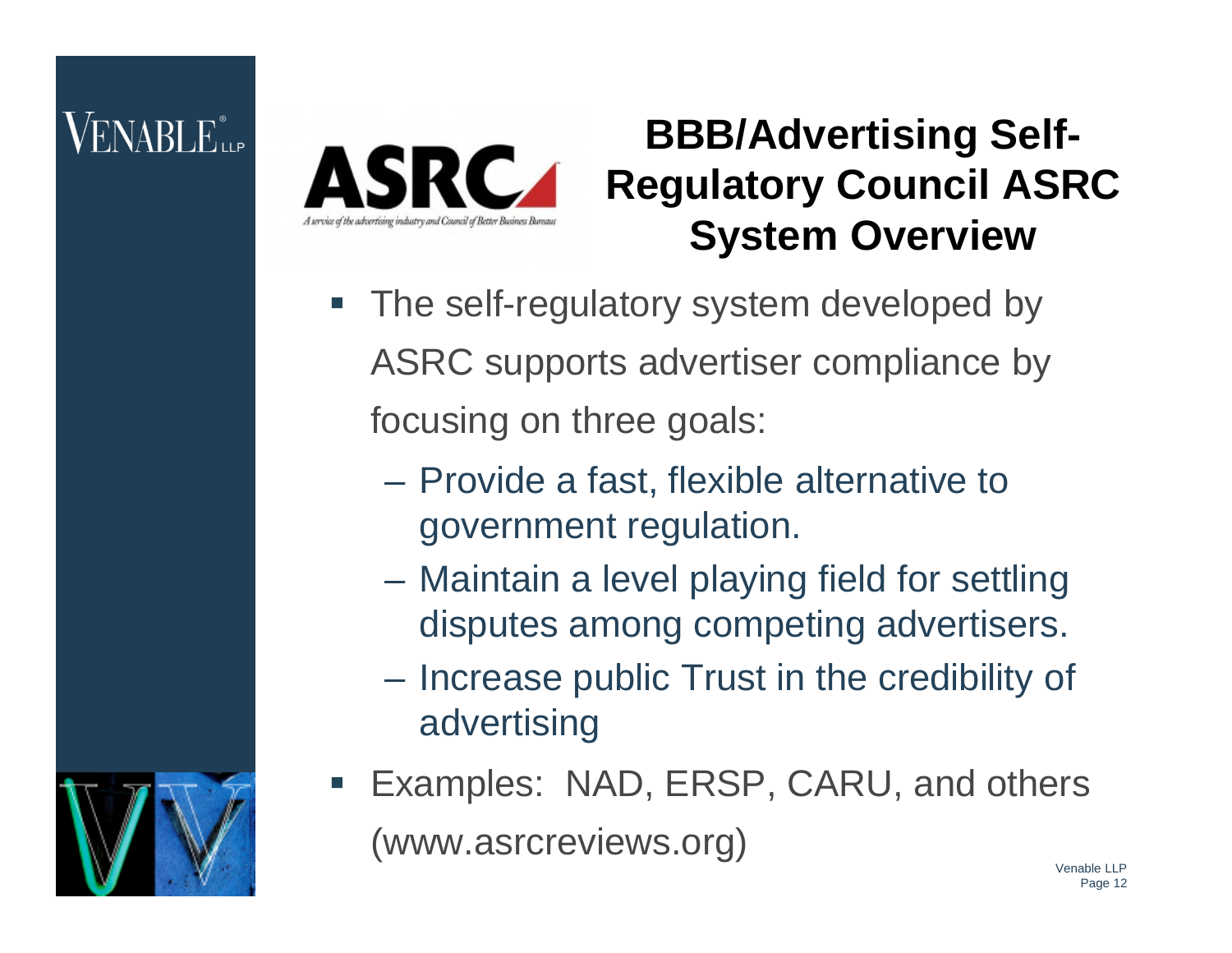### $\rm VENABLE$  ilp

#### **ASRC Example: Electronic Retailing Self Regulation Program (ERSP); 2004 – Present**

- **Types of Advertising:** 
	- Testimonials/Endorsements
	- Before and After Depictions
	- Weight Loss
	- Health and Safety
	- Establishment Claims
	- Disclosures
	- Social Media
	- Puffery
	- **Demonstrations**
	- New Areas

Goals:

- Improve/restore consumer confidence in electronic retailing
- Provide a quick and efficient mechanism for reviewing direct response advertising campaigns
- Demonstrate to the regulatory agencies, the direct response industry's commitment to strong selfregulation and compliance with legal requirements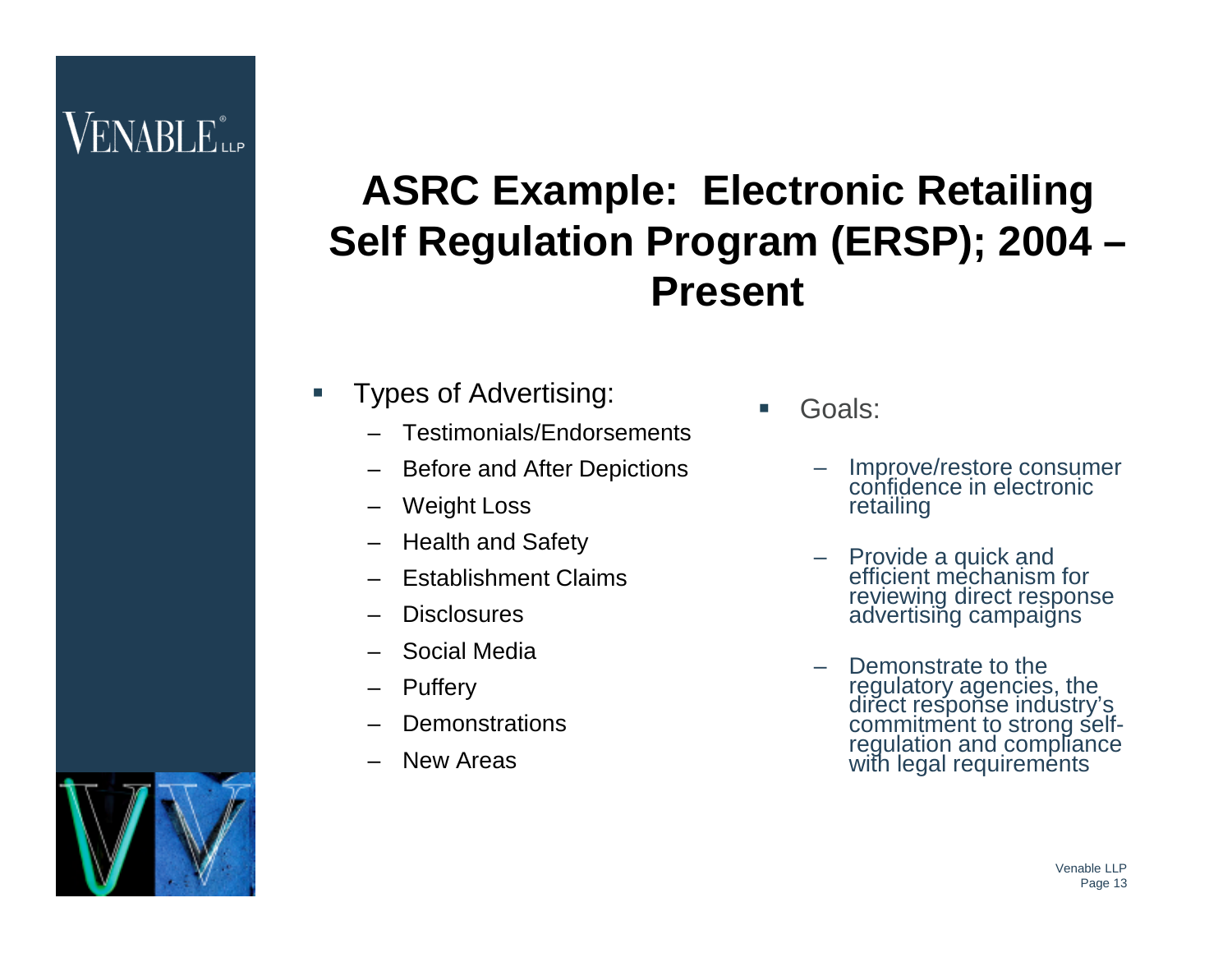

#### **Some examples…**





NATIONAL FUTURES ASSOCIATION<sup>®</sup>







International Organization for Standardization